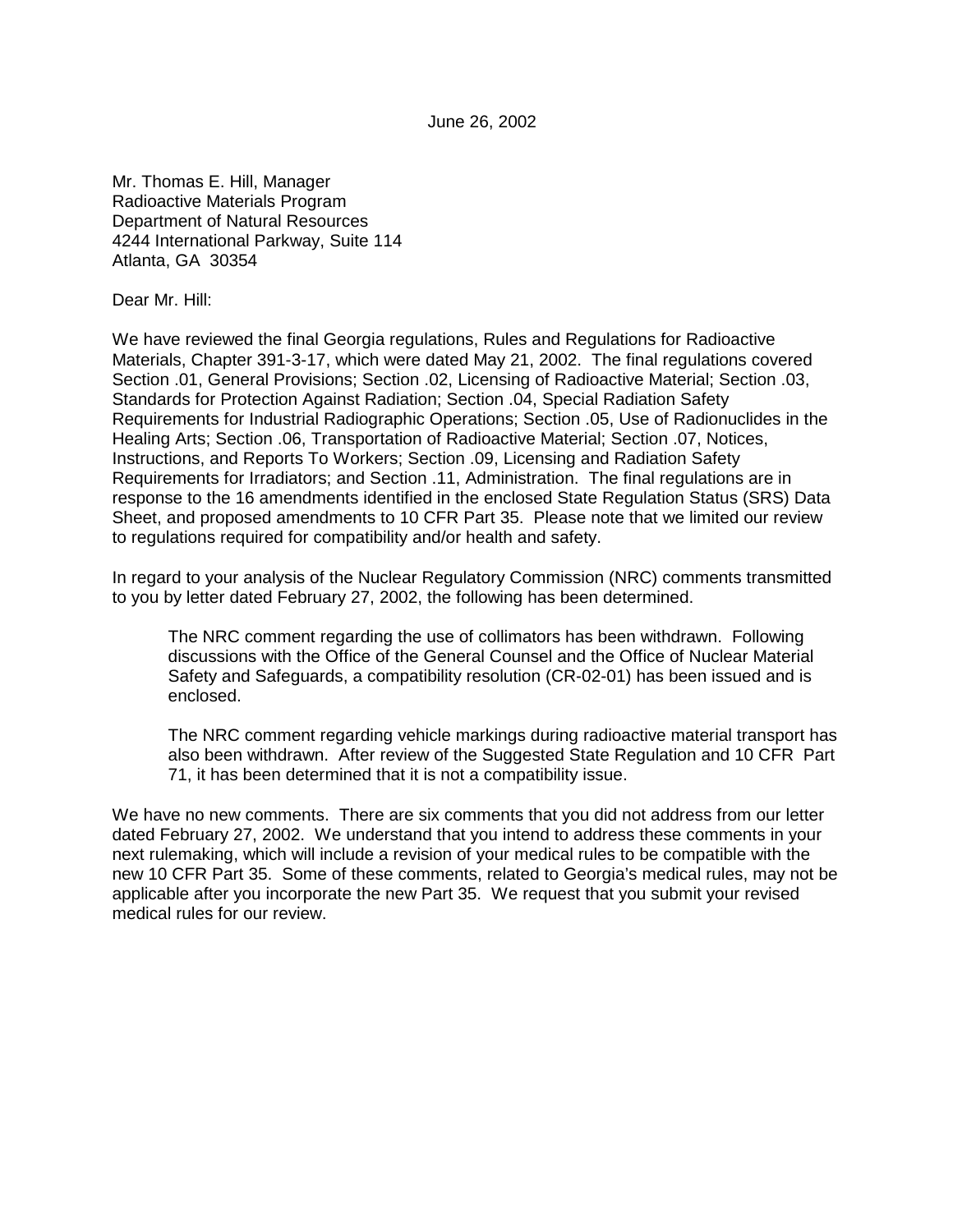Thomas E. Hill 2 2 June 26, 2002

The SRS Data Sheet summarizes our knowledge of the status of other Georgia regulations as indicated. This letter including the SRS Data Sheet is posted on the STP Web Site: http://www.hsrd.ornl.gov/nrc/rulemaking.htm. If you have any questions regarding the comments, the compatibility and health and safety categories, or any of the NRC regulations used in the review, please contact me or Mr. John Zabko of my staff at (301) 415-2308 or JGZ@NRC.GOV.

Sincerely,

 **/RA/** Josephine M. Piccone, Deputy Director Office of State and Tribal Programs

Enclosures: As stated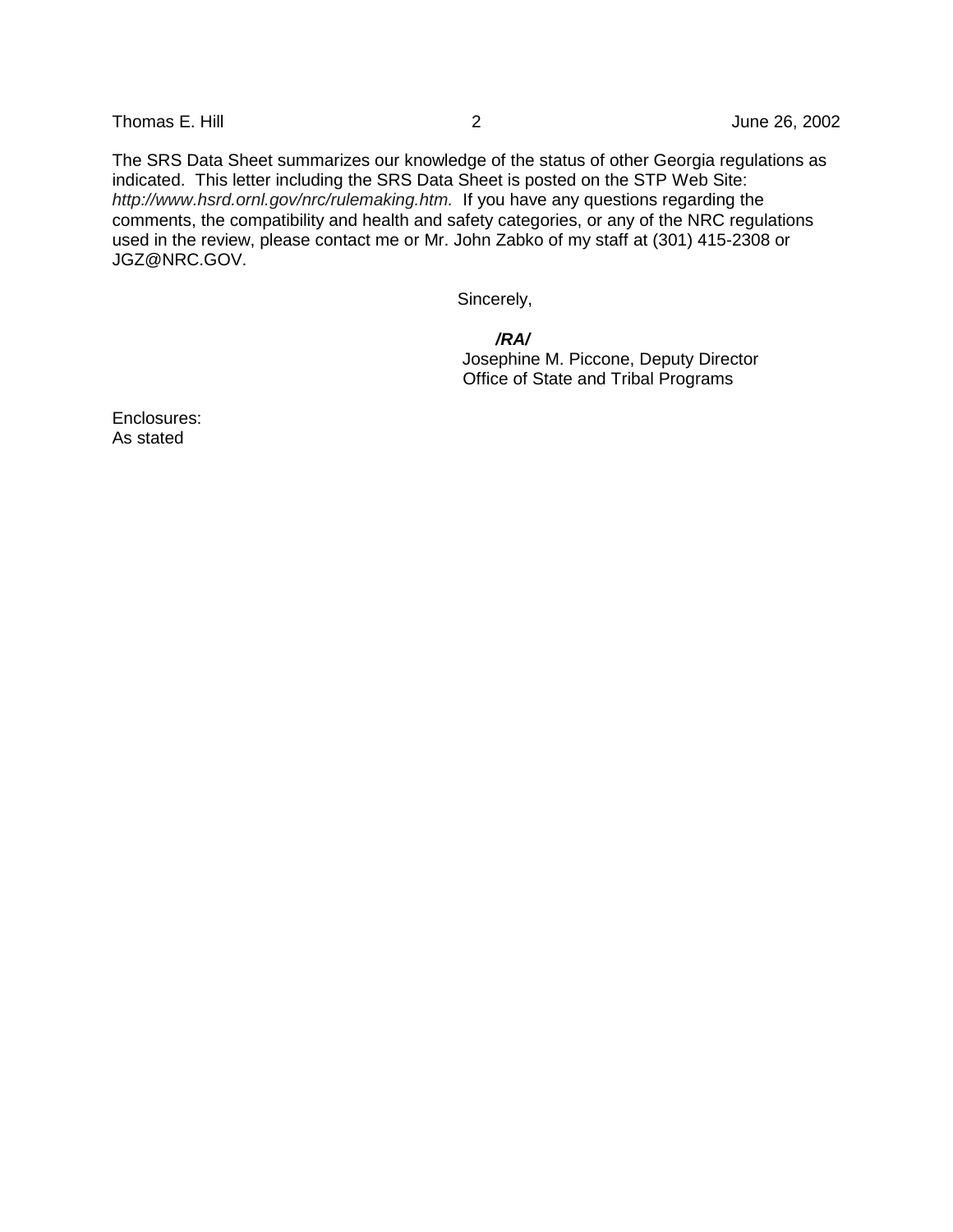Distribution:<br>DIR RF [2-106] **SDroggitis** CMaupin/ASPO

 $DCD (SP06)$  PDR (YES\_/)

Georgia File Response to Incoming Document: ML021540172

#### **DOCUMENT NAME: G:\JGZ\Georgia\(2-106).wpd**

To receive a copy of this document, indicate in the box: "**C**" = Copy without attachment/enclosure "**E**" = Copy with attachment/enclosure "**N**" = No copy

| <b>OFFICE</b> | сто           | OGC        | STP:DD            |  |
|---------------|---------------|------------|-------------------|--|
| <b>NAME</b>   | JGZabko:kk:gd | JLieberman | <b>JMPiccone</b>  |  |
| <b>IDATE</b>  | 06/06/02      | 06/20/02   | 06/7/02; 06/26/02 |  |

 **OFFICIAL RECORD COPY**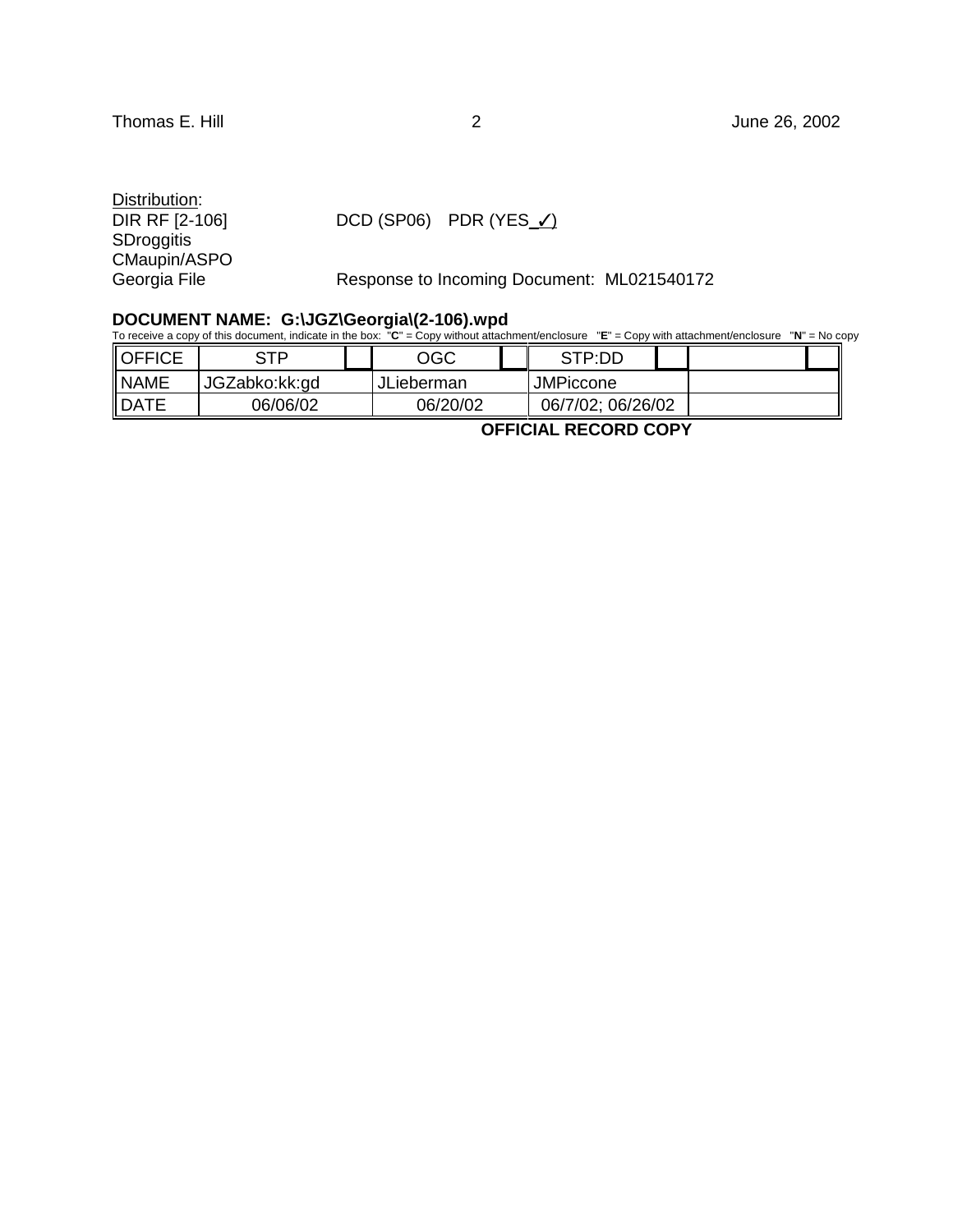# **SSR/10 CFR 34.20 COMPATIBILITY RESOLUTION REQUIREMENT TO USE COLLIMATORS IN INDUSTRIAL RADIOGRAPHY**

#### **ISSUE:**

The Mississippi Regulations and Suggested State Regulations (SSR) for industrial radiography require, in part, that "except when physically impossible, collimators shall be used in industrial radiographic operations that use radiographic exposure devices that allow the source to be moved out of the device." There is no comparable requirement in 10 CFR 34, "Licenses for Industrial Radiography and Radiation Safety Requirements for Industrial Radiographic Operations."

### **DISCUSSION:**

The requirement to use collimators, whenever possible, in the SSR and State regulations dates back 15, or more, years. Many States, principally those who have large numbers of radiography licensees and significant regulatory experience with radiography operations, have adopted this requirement either by regulation or by license condition.

The rationale used by State regulatory authorities to require the use of collimators is based on, in part, the concept of decreasing worker exposure by limiting the projected beam's direction and area. Although NRC has known of the State's use of this ALARA requirement for many years, NRC has not adopted an equivalent requirement. During the major revision of 10 CFR Part 34 in the mid-1990's, NRC considered, but decided not to include use of collimators in Part 34, and it appears no comments were received to include this requirement in Part 34. NRC understands that use of collimators is "good" practice and did not see a health and safety need to add such usage as a prescriptive requirement.

At issue is the difference between the State of Mississippi's requirement to use collimators when performing radiography and NRC's radiography regulations which do not. There is no NRC equivalent to the Mississippi requirement. Mississippi's requirement is a use condition found in Section 801E15(c), "Conducting Industrial Radiographic Operations." The NRC equivalent for Section 801E15(c) is 10 CFR 34.41 with a Compatibility Category "B," indicating a program element with significant direct transboundary implications. The State's program element should be essentially identical to that of NRC. Also, the Mississippi regulations are based on the SSR for radiography.

No undue burden is placed on licensees as a result of the SSR or Mississippi requirement. There is no undue "transboundary" impact on Mississippi licensees who operate under reciprocity in NRC or other jurisdictions, or for licensees from NRC or other jurisdictions operating in Mississippi. The low cost of collimators, about \$150, hardly presents an undue or un-necessary operating cost to a licensee.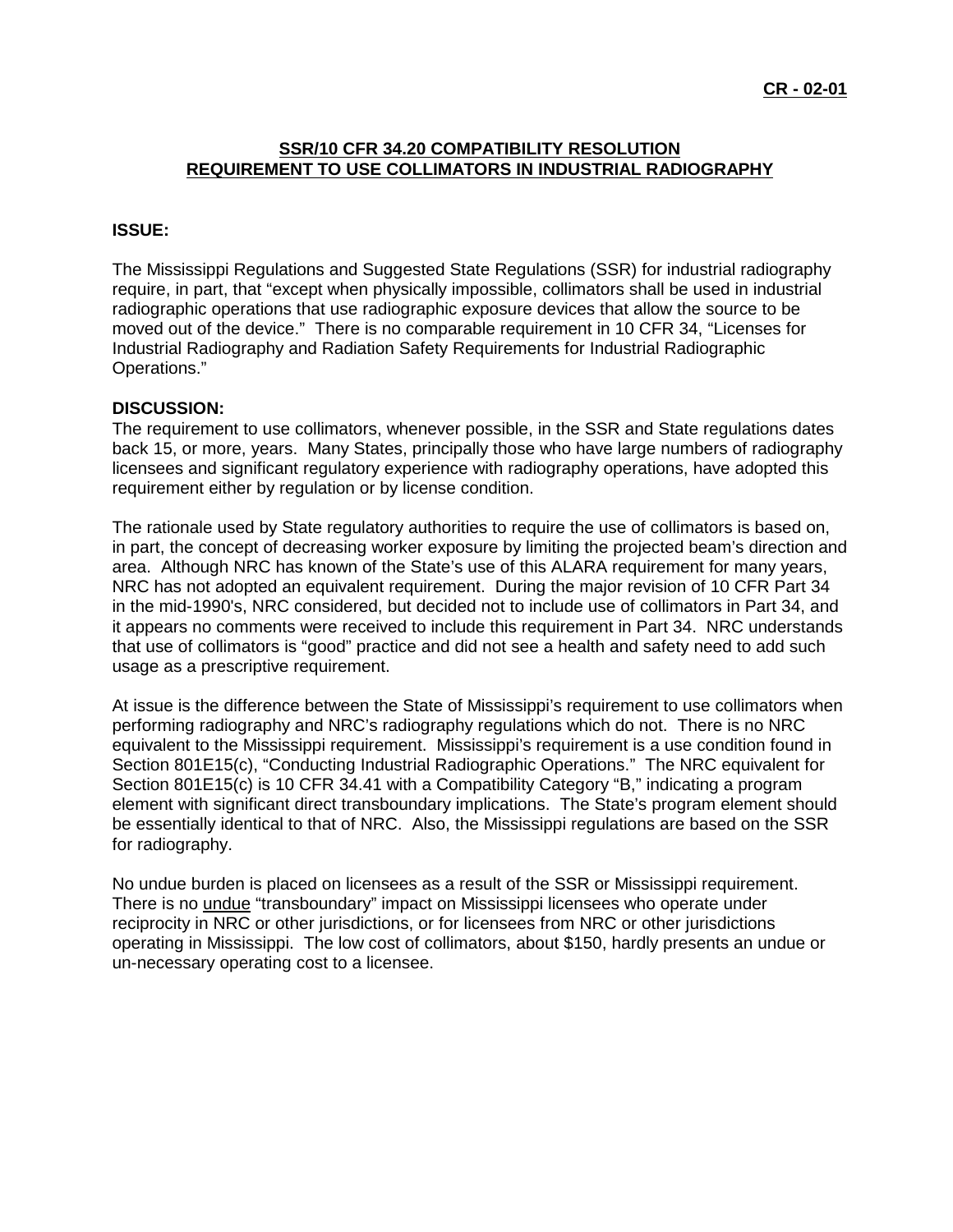#### **OBSERVATIONS/CONCLUSION:**

- 1. The use of collimators, either voluntary or required, is a good ALARA practice. The use of collimators reduces worker exposure.
- 2. The use of collimators permits radiography operations in smaller areas.
- 3. The use of collimators is not cost prohibitive. A small tungsten collimator costs between \$100 to \$200. It is not an undue burden to purchase one, or several, and use them.
- 4. Today, the use of collimators is generally accepted as "good" practice in radiography operations. The use of collimators is an integral part of safe operations and is routinely used in industry. As part of the license application process, NRC licensees address the use of collimators in training and operating procedures as part of the effort to maintain worker and public exposure ALARA.
- 5. The staff notes that the requirement for collimators does not result in a regulation which is less restrictive than NRC's regulation and does not result in any significant transboundary impact.

Because of the above, especially the wide spread use of collimators in industry, we find that there is no compatibility issue associated with the difference between NRC's regulations, the State of Mississippi's requirement and the current version of the SSR on use of collimators.

| 4/4/02  | <b>RA By Susan M. Frant for</b>                                                 |  |  |  |
|---------|---------------------------------------------------------------------------------|--|--|--|
| Date    | Donald A. Cool, Director<br><b>Industrial &amp; Medical Nuclear Safety/NMSS</b> |  |  |  |
| 3/27/02 | <b>RA</b>                                                                       |  |  |  |
| Date    | Josephine M. Piccone, Deputy Director<br>Office of State and Tribal Programs    |  |  |  |
| 3/27/02 | RA                                                                              |  |  |  |
| Date    | Stuart A. Treby, Assistant General<br>for Rulemaking and Fuel Cycle             |  |  |  |

Office of the General Counsel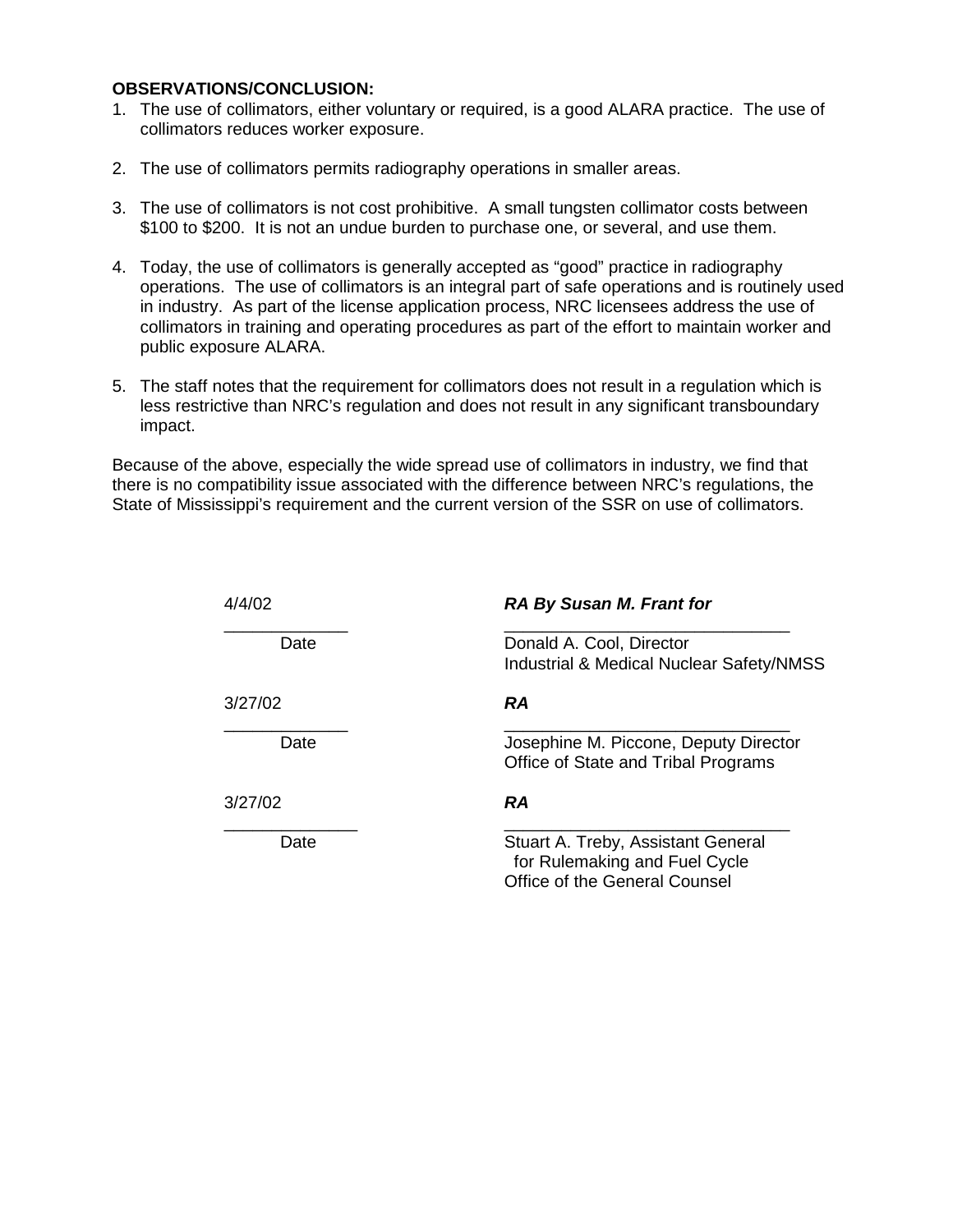# COMMENTS ON PROPOSED GEORGIA REGULATIONS AGAINST COMPATIBILITY AND HEALTH AND SAFETY CATEGORIES

| <b>State</b><br><b>Regulation</b> | <b>NRC</b><br><b>Regulation</b> | <b>RATS</b><br>ID | Category | <b>Subject and Comments</b>                                                                                                                                                                                                                                                                                                                                                                                                                                                                                                                                                                                                                                                       |  |  |
|-----------------------------------|---------------------------------|-------------------|----------|-----------------------------------------------------------------------------------------------------------------------------------------------------------------------------------------------------------------------------------------------------------------------------------------------------------------------------------------------------------------------------------------------------------------------------------------------------------------------------------------------------------------------------------------------------------------------------------------------------------------------------------------------------------------------------------|--|--|
| .03(8)(b)(1)(ii)                  | 20.1502(a)(2)                   | 1999-3            | D/HS     | <b>Conditions Requiring Individual Monitoring</b><br>of External and Internal Occupational Dose<br>The State regulation does not specify the deep<br>dose equivalent above which minors must be<br>monitored for occupational exposure.<br>The State needs to include this limit.                                                                                                                                                                                                                                                                                                                                                                                                 |  |  |
| .03(5)(h)4                        | 20.1208(d)                      | 1998-5            | A        | Dose Equivalent to an Embryo/Fetus<br>The 0.45 rem dose equivalent is more<br>restrictive than the 0.50 rem dose equivalent<br>found in NRC regulations.<br>To be considered compatible, the State limit<br>may not be more restrictive than 20.1208 (d).                                                                                                                                                                                                                                                                                                                                                                                                                         |  |  |
| .05(6)(k)                         | 35.32                           | (none)            | D/HS     | <b>Quality Management Program</b><br>Georgia does not allow the use of an oral<br>directive or revision in emergencies.<br>The State needs to include the use of oral<br>directives.                                                                                                                                                                                                                                                                                                                                                                                                                                                                                              |  |  |
| $.05(7)(g)(4)$ , (7)              | 35.59(d), (g)                   | (none)            | D/HS     | <b>Requirement for Possession of Sealed</b><br><b>Sources</b><br>The State does not require that the name of the<br>person conducting the leak test and the<br>methodology used to be recorded.<br>The objectives of this section include the safe<br>maintenance of sources and the prevention of<br>accidental exposures caused by leakage. To<br>meet these objectives, sources must be<br>periodically tested for leaking and the data from<br>those tests must be recorded. The name of the<br>person conducting the test and the<br>methodology used must also be recorded to<br>ensure the reliability and accountability. The<br>State needs to include this requirement. |  |  |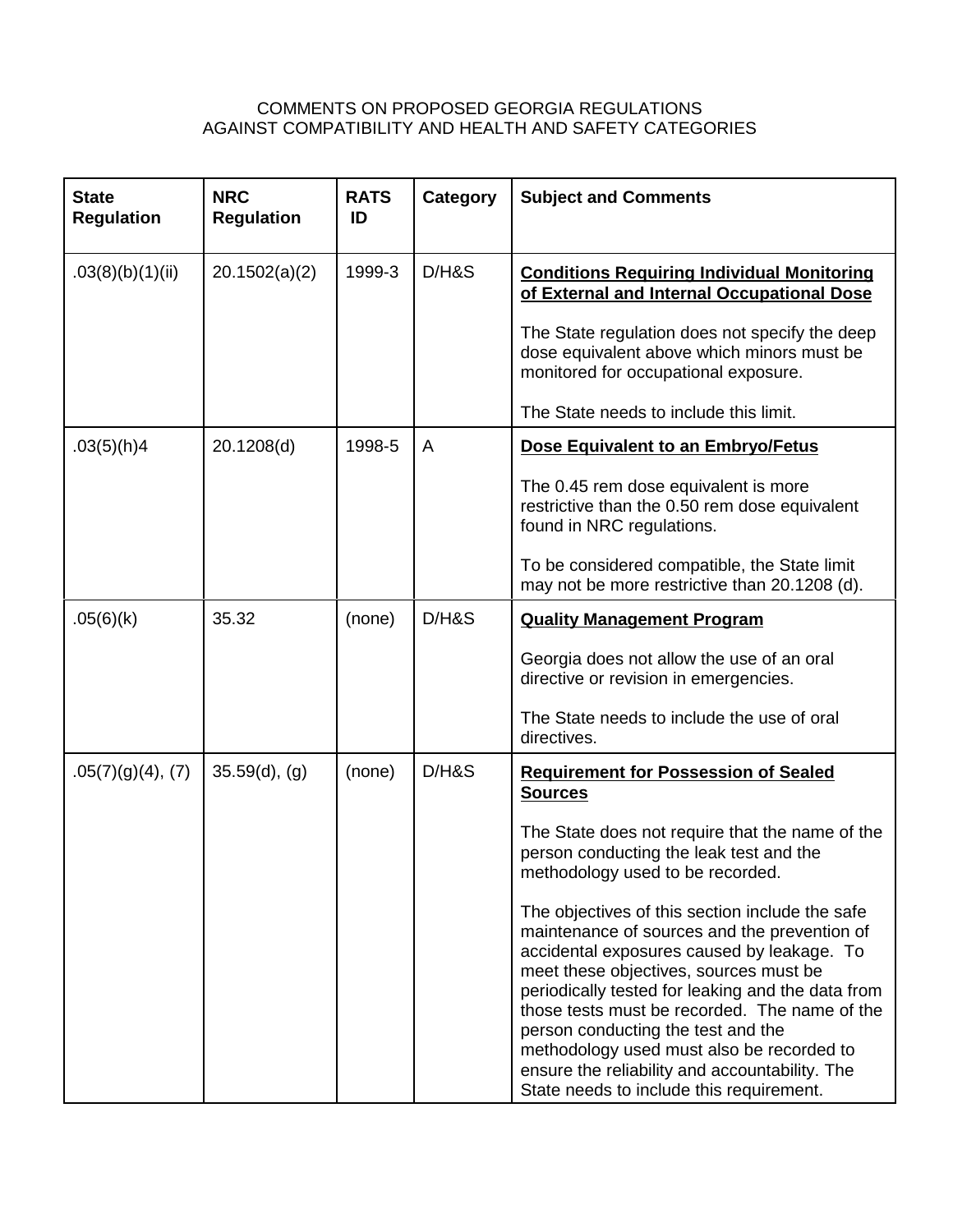| <b>State</b><br><b>Regulation</b> | <b>NRC</b><br><b>Regulation</b> | <b>RATS</b><br>ID | Category | <b>Subject and Comments</b>                                                                                                                                                                                                                                                                                                                        |
|-----------------------------------|---------------------------------|-------------------|----------|----------------------------------------------------------------------------------------------------------------------------------------------------------------------------------------------------------------------------------------------------------------------------------------------------------------------------------------------------|
| .05(15)(r)                        | 35.641                          | (none)            | D/HS     | <b>Radiation Surveys for Teletherapy Facilities</b><br>The State regulation does not indicate what<br>methods must be used to conduct the survey. It<br>also omits the requirement that a teletherapy<br>source be locked in the off position and not<br>used if excessive dosages are measured.<br>The State needs to include these requirements. |
| .05(15)(n)                        | 35.636                          | (none)            | D/HS     | <b>Safety Checks for Teletherapy Facilities</b><br>Georgia has deleted this section from its<br>regulations.<br>The State needs to place this section back into<br>its rules.                                                                                                                                                                      |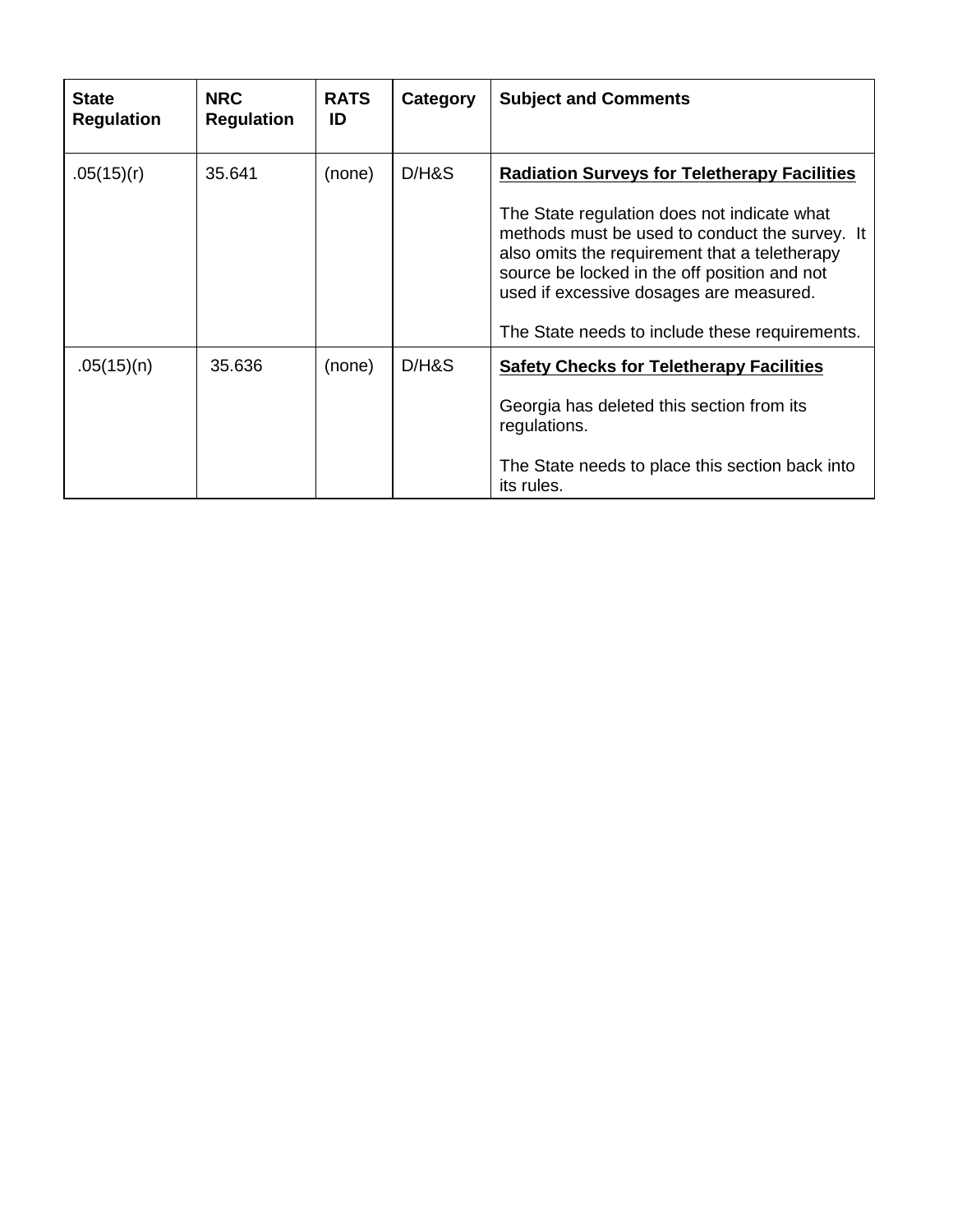# **STATE REGULATION STATUS**

| State: Georgia<br>[16 amendments reviewed are identified by a $\star$<br>at the beginning of each equivalent NRC regulation.]     |                                                                                                              | <b>Tracking Ticket Number: 2-106</b><br>Date: June 26, 2002 |                                                 |                                                   |                                                                   |
|-----------------------------------------------------------------------------------------------------------------------------------|--------------------------------------------------------------------------------------------------------------|-------------------------------------------------------------|-------------------------------------------------|---------------------------------------------------|-------------------------------------------------------------------|
| <b>NRC Chronology Identification</b>                                                                                              | <b>FR Notice</b><br>(State Due Date)                                                                         | <b>RATS</b><br>ID                                           | Proposed (P)<br>/ Final $(F)^1$<br>Rule / ML #5 | <b>NRC Review</b><br>Y, $N^2$ / Date /<br>ML $#5$ | <b>Final State</b><br>Regulation <sup>1</sup><br>(Effective Date) |
| Safety Requirements for Radiographic Equipment-Part 34                                                                            | 55 FR 843; (1/10/94)                                                                                         | 1991-1                                                      | F                                               |                                                   | 5/22/91                                                           |
| ASNT Certification of Radiographers-Part 34                                                                                       | 56 FR 11504; (none)                                                                                          | 1991-2                                                      |                                                 |                                                   | Not required <sup>3</sup>                                         |
| Standards for Protection Against Radiation-Part 20                                                                                | 56 FR 23360; 56 FR 61352;<br>57 FR 38588; 57 FR 57877;<br>58 FR 67657; 59 FR 41641;<br>60 FR 20183; (1/1/94) | 1991-3                                                      | F                                               | N 10/7/97                                         |                                                                   |
| Notification of Incidents-Parts 20, 30, 31, 34, 39, 40, 70                                                                        | 56 FR 64980; (10/15/94)                                                                                      | 1991-4                                                      |                                                 |                                                   | 3/16/94                                                           |
| Quality Management Program and Misadministrations-Part 35                                                                         | 56 FR 34104; (1/27/95)                                                                                       | 1992-1                                                      | E                                               |                                                   | 3/16/94                                                           |
| Eliminating the Recordkeeping Requirements for Departures from Manufacturer's Instructions-<br>Parts 30,35                        | 57 FR 45566; (none)                                                                                          | 1992-2                                                      |                                                 |                                                   | Not required <sup>3</sup>                                         |
| Decommissioning Recordkeeping and License Termination: Documentation Additions<br>[Restricted areas and spill sites]-Parts 30, 40 | 58 FR 39628; (10/25/96)                                                                                      | 1993-1                                                      |                                                 |                                                   | 3/16/94                                                           |
| Licensing and Radiation Safety Requirements for Irradiators-Part 36                                                               | 58 FR 7715; (7/1/96)                                                                                         | 1993-2                                                      |                                                 |                                                   | 3/16/94                                                           |
| Definition of Land Disposal and Waste Site QA Program-Part 61                                                                     | 58 FR 33886; (7/22/96)                                                                                       | 1993-3                                                      |                                                 |                                                   | Not applicable<br>SECY-95-112 <sup>4</sup>                        |
| Self-Guarantee as an Additional Financial Mechanism-Parts 30, 40, 70                                                              | 58 FR 68726; 59 FR 1618<br>(none)                                                                            | 1994-1                                                      | F                                               | N 9/25/98                                         | Not required <sup>3</sup><br>5/6/97                               |
| Uranium Mill Tailings Regulations: Conforming NRC Requirements to EPA Standards-Part 40                                           | 59 FR 28220; (7/1/97)                                                                                        | 1994-2                                                      |                                                 |                                                   | No Licenses                                                       |
| Timeliness in Decommissioning Material Facilities-Parts 30, 40, 70                                                                | 59 FR 36026; (8/15/97)                                                                                       | 1994-3                                                      | $\mathsf{P}$                                    | N 9/25/98                                         | 10/24/94                                                          |
| Preparation, Transfer for Commercial Distribution, and Use of Byproduct Material for Medical<br>Use-Parts 30, 32, 35              | 59 FR 61767; 59 FR 65243<br>60 FR 322; (1/1/98)                                                              | 1995-1                                                      | F                                               | N 9/25/98                                         | 10/24/94                                                          |
| Frequency of Medical Examinations for Use of Respiratory Protection Equipment-Part 20                                             | 60 FR 7900; (3/13/98)                                                                                        | 1995-2                                                      | $\mathsf F$                                     | N 9/25/98                                         | 10/24/94                                                          |
| Low-Level Waste Shipment Manifest Information and Reporting-Parts 20, 61                                                          | 60 FR 15649; 60 FR 25983<br>(3/1/98)                                                                         | 1995-3                                                      | $\mathsf F$                                     | N 9/25/98                                         | 3/16/94                                                           |
| Performance Requirements for Radiography Equipment-Part 34                                                                        | 60 FR 28323; (6/30/98)                                                                                       | 1995-4                                                      | F                                               | N 3/16/94                                         | 3/16/94                                                           |
| Radiation Protection Requirements: Amended Definitions and Criteria-Parts 19, 20                                                  | 60 FR 36038; (8/14/98)                                                                                       | 1995-5                                                      | $\mathsf{F}$                                    | N 9/25/98                                         | 5/6/97                                                            |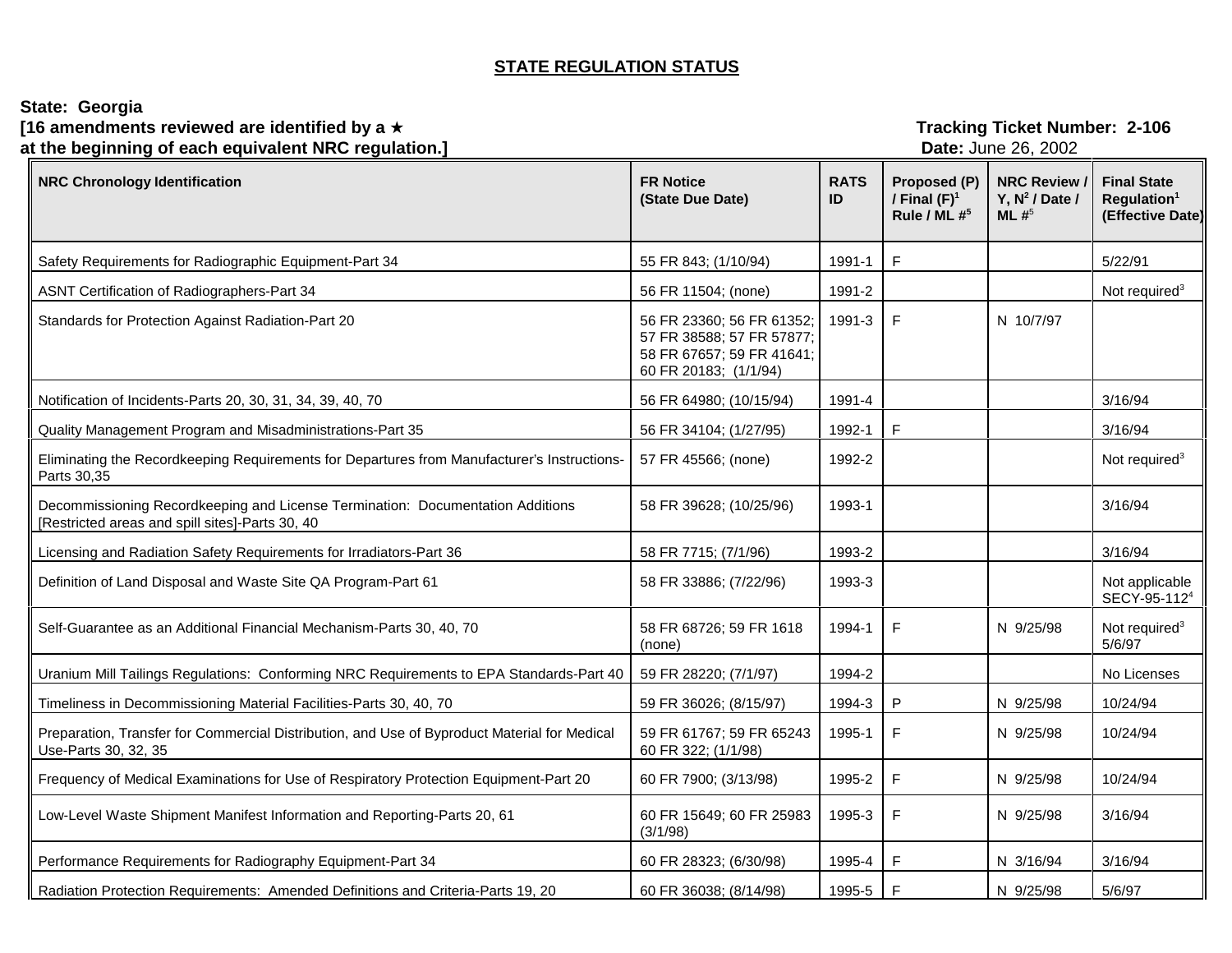| <b>NRC Chronology Identification</b>                                                                                                  | <b>FR Notice</b><br>(State Due Date)   | <b>RATS</b><br>ID | Proposed (P)<br>/ Final $(F)^1$<br>Rule / ML $#^5$ | <b>NRC Review</b><br>Y, $N^2$ / Date /<br>ML $#^5$ | <b>Final State</b><br>Regulation <sup>1</sup><br>(Effective Date) |
|---------------------------------------------------------------------------------------------------------------------------------------|----------------------------------------|-------------------|----------------------------------------------------|----------------------------------------------------|-------------------------------------------------------------------|
| Clarification of Decommissioning Funding Requirements-Parts 30, 40, 70                                                                | 60 FR 38235; (11/24/98)                | 1995-6            | F                                                  | N 9/25/98                                          | 5/6/97                                                            |
| Medical Administration of Radiation and Radioactive Materials-Parts 20, 35                                                            | 60 FR 48623; (10/20/98)                | 1995-7            | F                                                  | N 9/25/98                                          | 5/6/97                                                            |
| 10 CFR Part 71: Compatibility with the International Atomic Energy Agency-Part 71                                                     | 60 FR 50248; 61 FR 28724<br>(4/1/99)   | 1996-1            | $\mathsf F$                                        | N 9/25/98                                          | 5/6/97                                                            |
| One Time Extension of Certain Byproduct, Source and Special Nuclear Materials Licenses-<br>Parts 30, 40, 70                           | 61 FR 1109; (none)                     | 1996-2            |                                                    |                                                    | Not required <sup>3</sup>                                         |
| ★Termination or Transfer of Licensed Activities: Recordkeeping Requirements-Parts 20, 30,<br>40, 61, 70                               | 61 FR 24669; (6/17/99)                 | 1996-3            | F<br>ML021540172                                   | N 6/26/02<br>ML021790295                           |                                                                   |
| ★Resolution of Dual Regulation of Airborne Effluents of Radioactive Materials; Clean Air Act-<br>Part 20                              | 61 FR 65120; (1/9/00)                  | 1997-1            | F<br>ML021540172                                   | N 6/26/02<br>ML021790295                           |                                                                   |
| ★Recognition of Agreement State Licenses in Areas Under Exclusive Federal Jurisdiction<br>Within an Agreement State-Part 150          | 62 FR 1662; (2/27/00)                  | 1997-2            | F<br>ML021540172                                   | N 6/26/02<br>ML021790295                           |                                                                   |
| ★Criteria for the Release of Individuals Administered Radioactive Material-Parts 20, 35                                               | 62 FR 4120; (5/29/00)                  | 1997-3            | F<br>ML021540172                                   | N 6/26/02<br>ML021790295                           |                                                                   |
| Fissile Material Shipments and Exemptions-Part 71                                                                                     | 62 FR 5907; (none)                     | 1997-4            |                                                    |                                                    | Not required <sup>3</sup>                                         |
| *Licenses for Industrial Radiography and Radiation Safety Requirements for Industrial<br>Radiography Operations-Parts 30, 34, 71, 150 | 62 FR 28947; (6/27/00)                 | 1997-5            | F<br>ML021540172                                   | N 6/26/02<br>ML021790295                           |                                                                   |
| *Radiological Criteria for License Termination-Parts 20, 30, 40, 70                                                                   | 62 FR 39057; (8/20/00)                 | 1997-6            | F<br>ML021540172                                   | N 6/26/02<br>ML021790295                           |                                                                   |
| *Exempt Distribution of a Radioactive Drug Containing One Microcurie of Carbon-14 Urea-<br>Part 30                                    | 62 FR 63634; (1/02/01)                 | 1997-7            | $\mathsf F$<br>ML021540172                         | N 6/26/02<br>ML021790295                           |                                                                   |
| *Deliberate Misconduct by Unlicensed Persons-Parts 30, 40, 61, 70, 150                                                                | 63 FR 1890; 63 FR 13773<br>(2/12/01)   | 1998-1            | F<br>ML021540172                                   | N 6/26/02<br>ML021790295                           |                                                                   |
| Self-Guarantee of Decommissioning Funding by Nonprofit and Non-Bond-Issuing Licensees-<br>Parts 30, 40, 70                            | 63 FR 29535; (none)                    | 1998-2            |                                                    |                                                    | Not required <sup>3</sup>                                         |
| License Term for Medical Use Licenses-Part 35                                                                                         | 63 FR 31604; (none)                    | 1998-3            |                                                    |                                                    | Not required <sup>3</sup>                                         |
| *Licenses for Industrial Radiography and Radiation Safety Requirements for Industrial<br>Radiographic Operations-Part 34              | 63 FR 37059; (7/9/01)                  | 1998-4            | F<br>ML021540172                                   | N 6/26/02<br>ML021790295                           |                                                                   |
| ★Minor Corrections, Clarifying Changes, and a Minor Policy Change-Parts 20, 35, 36                                                    | 63 FR 39477; 63 FR 45393<br>(10/26/01) | 1998-5            | F<br>ML021540172                                   | Y 6/26/02<br>ML021790295                           |                                                                   |
| ★Transfer for Disposal and Manifests: Minor Technical Conforming Amendment-Part 20                                                    | 63 FR 50127; (11/20/01)                | 1998-6            | ML021540172                                        | N 6/26/02<br>ML021790295                           |                                                                   |